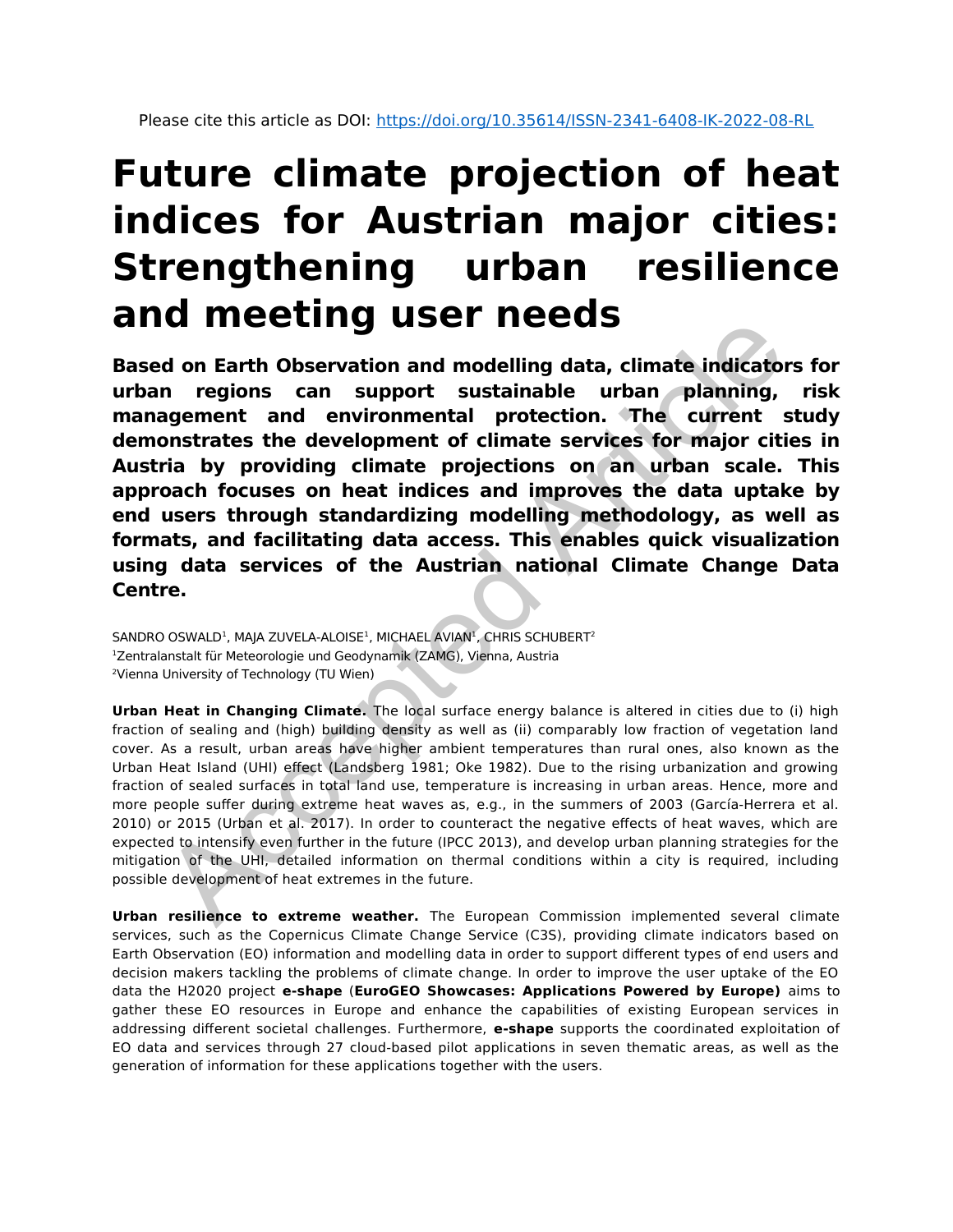## Please cite this article as DOI: <https://doi.org/10.35614/ISSN-2341-6408-IK-2022-08-RL>

As part of **e-shape**, the showcase "Urban resilience to extreme weather" consists of three pilots with the goal to strengthen resilience and adaptive capacity to extreme weather in summer season on various timescales (e.g. from seasonal forecasts to climate projections). The pilot **Climate projection products for Austrian cities**, carried out by Austrian National Meteorological and Geophysical service (ZAMG), demonstrates the development of climate services for urban regions by creating climate projections for various Austrian cities. This is done by providing high spatial resolution climate information based on the EO data and modelling, focusing on heat indices. Data are made freely available on a national climate data platform (Climate Change Centre Austria (CCCA) data) to support urban planning, risk management and environmental protection. Thereby, the pilot follows the standardization of the method for urban climate modelling and its output to ensure a comparable modelling basis for other European cities.

**Urban climate model simulations.** Within the cooperation with Germany's National Meteorological Service (DWD), the ZAMG carried out urban climate model simulations with the MUKLIMO\_3 model (Sievers 2016), which allows utilization of various satellite products of Copernicus services (e.g. Urban Atlas, tree cover density etc.) as input data to describe land surface distribution and properties. With the simulation of radiation, soil and atmospheric temperature, relative humidity, and wind flow in urban areas on a 3D grid (100 m spatial resolution, vertical resolution 10–100 m), the model provides the basis for evaluation of the (surface) temperature distribution within urban areas. In combination with meteorological measurements and regional climate model scenarios (representative for the background climate by applying the cuboid method (Früh et al. 2011; Žuvela-Aloise et al. 2018; Geletič et al. 2019)), the model can be used to derive several climate indices related to heat conditions such as the annual average number of summer days (days with maximum air temperature  $\geq$  25 °C). The regional climate model simulations from the EURO-CORDEX project (Jacob et al. 2014) provide information on meteorological variables until 2100 under various climate change scenarios, e.g., RCP4.5 and RCP8.5 (IPCC 2013). An ensemble of model output for different RCP scenarios is used to project future heat conditions in urban areas. In the pilot, eight different combinations of bias corrected regional/global climate model output were used to calculate climate indices for each year between 2011 and 2100 (Fig. 1). modelling and its output to ensure a comparable modelling basis for other European cities.<br> **climate model simulations.** Within the cooperation with Germany's National Meteor<br>
(DWD), the ZAMG carried out urban climate mod

**Co-design of climate service and data uptake.** In order to support urban planning and decisionmaking processes, urban climate projections and representation of climate information have been gaining importance among the researchers and stakeholders in recent years (e.g. de Wit et al. 2020). In case of urban resilience in Austria, continuous interaction between climate scientists, city administrations and urban planning experts have pointed out several key issues, which could improve the uptake of research results: (i) data accessibility, (ii) standardization of data formats, (iii) improved data quality with description of uncertainties, and (iv) easy data presentation. To tackle at least aspects i, ii, iv and provide data as a service regarding FAIR Guiding Principles (Wilkinson et al. 2016), the Climate projection products are curated by the CCCA data repository (CCCA 2015) as part of the Austrian research data infrastructure.

The urban climate projections data are distributed in the NetCDF format and follow the standards of NetCDF Climate and Forecast (CF) Metadata Conventions (CF-MC 2010) and Open Geospatial Consortium (OGC 2022) web services. The data collection for this pilot is available under e-shape (2022). The CCCA Data Centre enables an on-the-fly interactive data visualisation of NetCDF data with its server architecture, e.g. THREDDS Data Server (Fig. 1, bottom right). The user (registration required) can adapt and modify style parameters (e.g. colour scheme, portrayal) and the map design. More relevant is the ondemand processing. A time slider function allows to dive into different time scenarios and automatically creates a graph of the time series from 2011 until 2100 for a single spatial point. In addition, an integrated CCCA subset service (Schubert et al. 2019) allows for the creation and persistently republishing of any data fragments, filtered by an Area of Interest or a specific time frame. Source code of these functionalities is provided as open source on Github (Github 2008).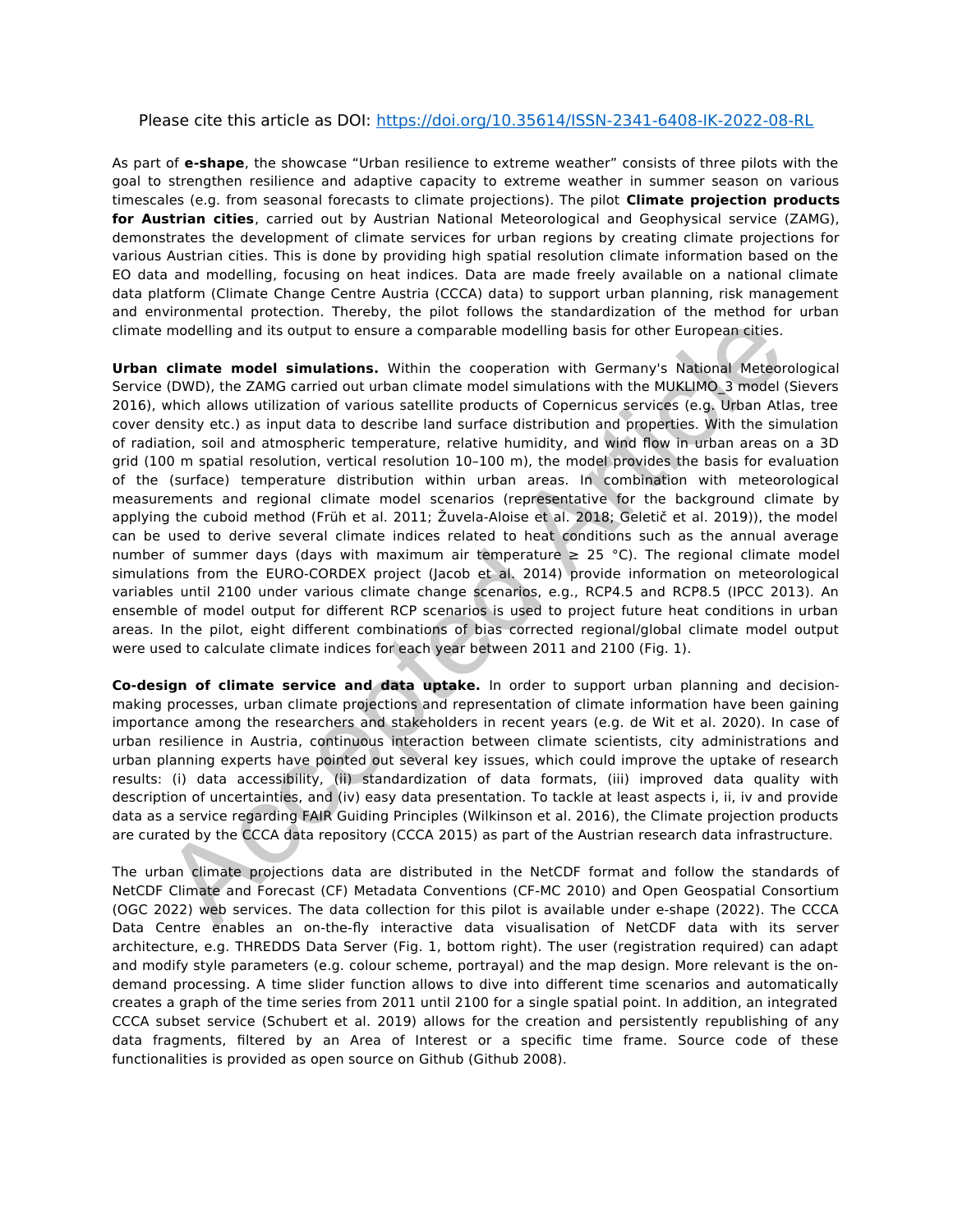



FIG 1: **Schematic workflow of deriving climate indices based on EO data, urban climate model simulations and regional climate projections for the major cities in Austria. Top and mid left: Modelling system including integration of the EO data and below the cuboid method is illustrated. Lower left: Number of summer days for the city of Vienna as a 30-year average for the scenarios RCP4.5 and RCP8.5 as well as the periods of 2021-2050 and 2071-2100. Lower right corner: Number of summer days for Vienna (spatial information, time series) visualised on the Climate Change Centre Austria (CCCA) data server. Download here for full-size image. (Source: ZAMG)**

**Acknowledgements:** We thank the European Commission H2020 project e-shape (grant agreement No. 82085) for their support. The German Meteorological Service (DWD) for providing the urban climate model MUKLIMO 3. The Climate Change Centre Austria for access to data services. We gratefully thank the cities of Vienna, Linz, Salzburg, Innsbruck, Graz, and Klagenfurt for providing diverse geo-information.

## References

CCCA, 2011: Climate Change Centre Austria. Accessed 09 May 2022, [https://data.ccca.ac.at](https://data.ccca.ac.at/).

CF-MC, 2010: Climate and Forecast (CF) Metadata Conventions. Accessed 09 May 2022, [https://cfconventions.org.](https://cfconventions.org/)

e-shape 2022: e-shape Project-Urban resilience to extreme weather. Accessed 09 May 2022, <https://data.ccca.ac.at/group/e-shape-urban-resilience-to-extreme-weather>